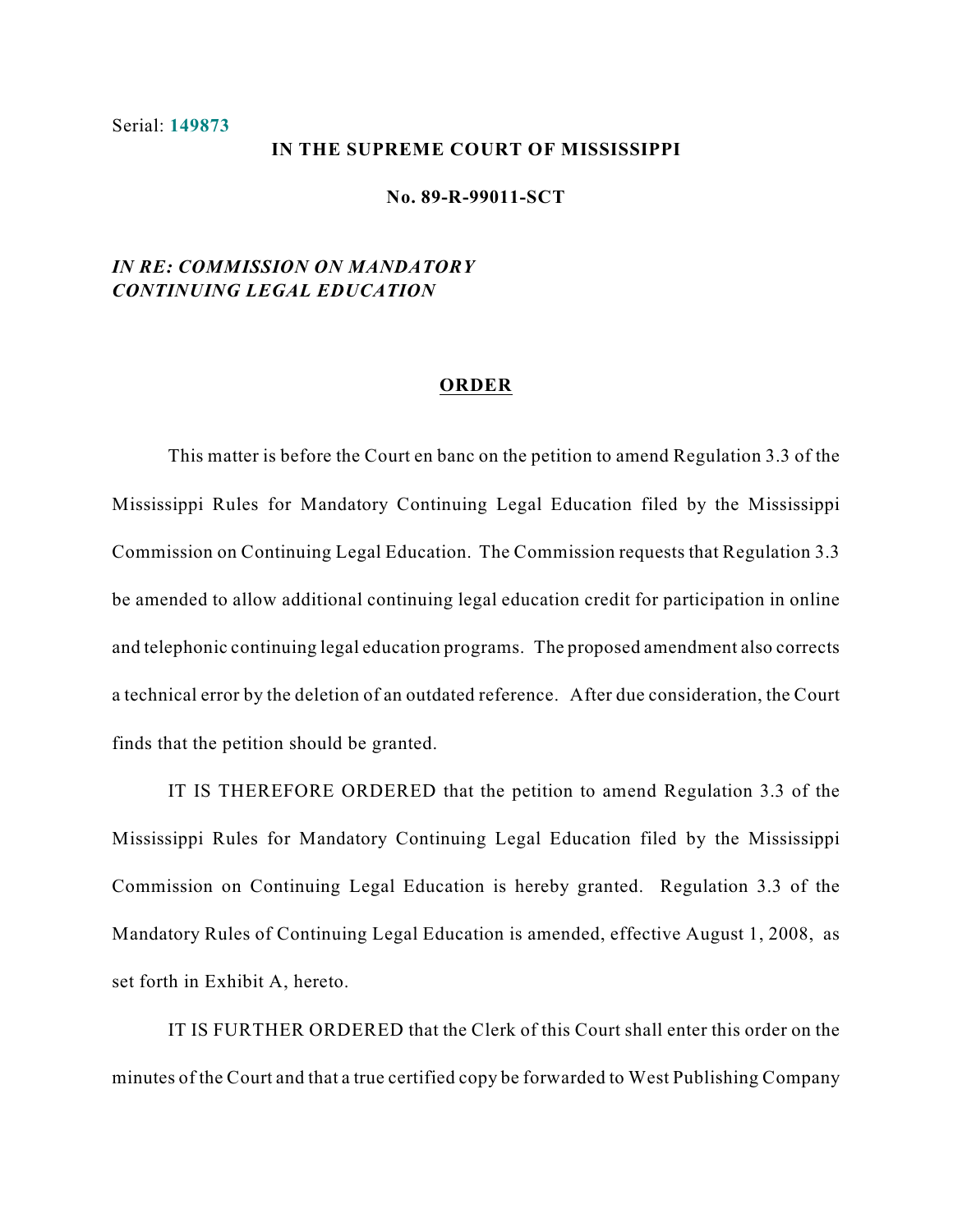for publication in the *Southern Reporter Second (Mississippi Edition)* and the *Mississippi Rules of Court.* 

SO ORDERED, this the  $15<sup>th</sup>$  day of September, 2008.

/s/ William L. Waller, Jr.

WILLIAM L. WALLER, JR., PRESIDING JUSTICE

TO GRANT: ALL JUSTICES.